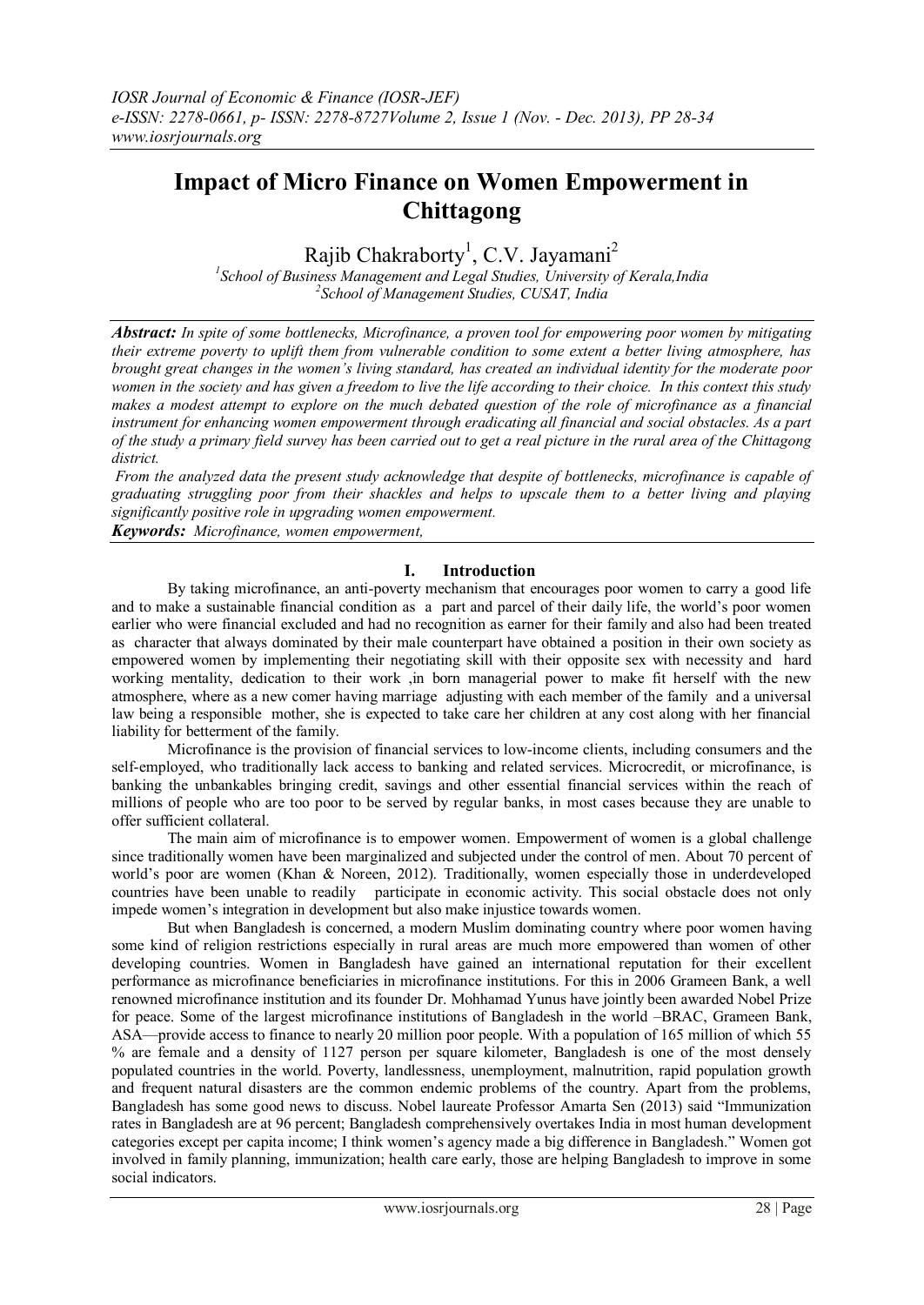Though so many research works have already been accomplished in microfinance and women empowerment field regarding Bangladesh but impact of microfinance on women empowerment in Chittagong is first initiative as per researcher's knowledge. The reason that encourages in selecting Chittagong as a research area is that Chittagong having the existence of a large number of international and national microfinance institutions working for more than three decades is the second largest division and commercial port city in of Bangladesh.

## **II. Review Of Literature**

# **2.1Concept of Empowerment**

The notion of empowerment, propounded by Caroline Moser (1993), is focused on the individual –with control over resources seen as the central means for redistribution of power. Naila Kabeer (1994) implies that a "process by which those who have been denied the ability to make strategic life choices acquire such an ability, a feminist approach to power emphasizes transformative potential of power within which enables women to recognize and challenges gender inequality." In general empowerment refers to greater access to power by underprivileged or vulnerable segments of the population in the society. In its initial judicial meaning (Oxford Dictionary) to empower is *to give somebody the power or authority to do something*. According to Rowlands, empowerment is a process whereby women become able to organize themselves to increase their own selfreliance, to assert their independent right to make choices and to control resources which will assist in challenging and eliminating their own subordination" (1997). The UNDP report of 1995 emphasized gender by introducing two new complementary indices: the Gender-related Development Index (GDI) and the Gender Empowerment Measure (GEM). Whereas the GDI employs the indicators that constitute the Human Development Index to measure the inequalities between men and women in terms of access to basic needs, the GEM evaluates women's access to political and economic posts. The UNDP, on the basis of the conceptual framework of Amartya Sen, establishes the following distinction concerning the range of the two indicators: ―*while the GDI focuses on the Extension of capabilities, the GEM is concerned with the use of those capabilities*  to take advantage of the opportunities of life" (Human Development Report of the UNDP 1995: 73). From the institutional view of Department for International Development (DFID), "women's empowerment is more than simply marginal increase in income –it requires a transformation of power relations... this means that development must take into account , not only income level but also relations within households, markets and communities, national and international economics".

#### **2.2Women and Micro Finance**

Providing credit to poor women has been accepted as a means of economic development (Ackerly, 1995) and an effective means for empowering women (Bartlett,2004;Kay,2002).

It is believed that providing women with the proper resources, they have the power to help the whole family and entire communities escape poverty. Providing access to finance for entrepreneurial activities, microfinance services can significantly increased women ability and capacity to work independently which reduce their vulnerability to poverty (Wrigley-Asante 2011).

Many evaluations of MFIs have shown that microfinance services have a positive impact on women (Hashemi et al., 1996; Khandker, 2005; Lakwo, 2006).

Mahmud (2006) found that credit programs had significant effects on eight different dimensions of women's empowerment. He found that women's access to credit was significant determinant of the magnitude of economic contributions reported by women.

Pitt and Khandker (1998) found that program credit has a larger effect on the behavior of poor household in Bangladesh when women are the program participants. They also found that annual household consumption expenditure increases \$0.22 for every additional \$1.22 borrowed by women from credit programs, compared with \$0.13 for man.

In her study, Ackerly (1995) noted that underpinning most credit interventions in Bangladesh was an implicit model of the empowered woman: Empowered, the borrower wisely invests in a successful enterprise, her husband stops beating her, she sends her children to school, she improves the health and nutrition of her family, and she participates in major family decisions.

## **III. Objectives Of The Study**

The specific objectives of this study are:

- 1. To study the background characteristics of the microfinance beneficiaries in Chittagong.
- 2. To examine the income level of the beneficiaries after joining microfinance institutions
- 3. To examine the impact of the microfinance on beneficiary's consciousness and decision-making power in the family.
- 4. To analyze the psychological and sociological empowerment of the women beneficiaries in Chittagong.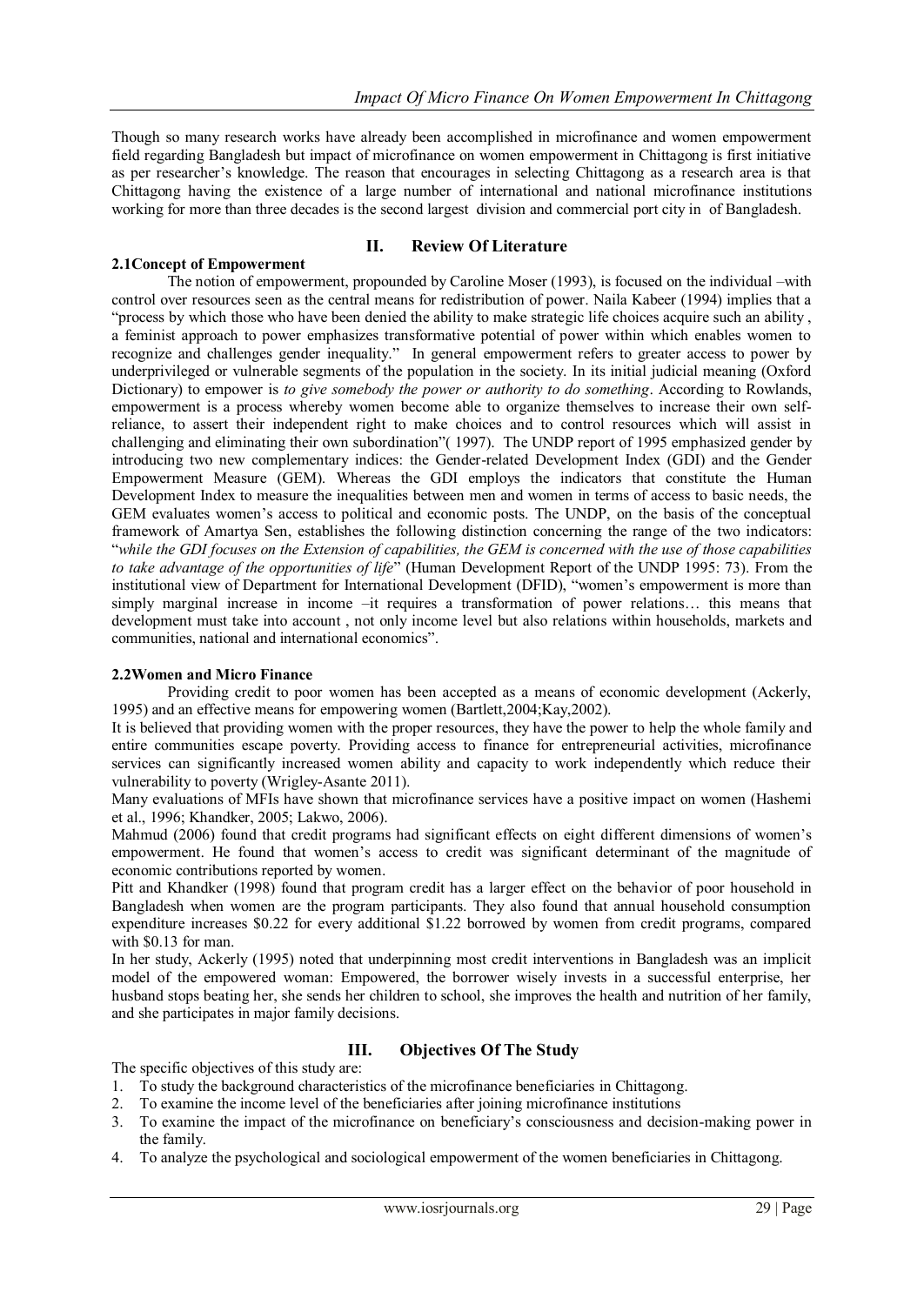#### **IV. Sampling and Data Collection Method**

The study covers a sample size of 150.This study is undertaken in rural areas in Chittagong division where BRAC, an internationally reputed MFI, UDDIPON and ASA, the national level NGOs have been working for more than 10 years. Three  $(3)$  years regular membership with the status of "active female" beneficiaries" is the basic criteria for selecting respondents as sample for the study. Since all MFIs have a large number of branches, three branches have been selected purposively. From each three branches, fifty (50) beneficiaries have been selected randomly. A structured interview schedule has been prepared for collecting primary data. To measure women empowerment, a series of questions has been developed encompassing a variety of aspects of women's economic condition, psychological strength, relative power, consciousness level and degree of autonomy about decision making power within the family through extensive literature review and interviews with respondents in research area and informal conversation with credit program staff. As part of the data analysis, statistical tools correlation, frequency distribution, ANOVA, have been applied.

#### **V. Limitations Of The Study**

1. The study is confined with the rural areas of Chittagong. Hence the results may not be applicable to urban areas of Chittagong.

2. The data was collected only from those who engaged in income generating activities for more than three years.

3. As the respondents' education level is not up to the mark to understand the meaning of psychological empowerment and the decision making role, sometimes they have faced difficulties to answers.

3. Due to time constraint and financial limitations, 150 respondents have been selected. Thus the findings of this study may not be suitable for making generalization to the other same or related field studies.

#### **VI. Background Characteristics Of The Female Beneficiaries**

This section will examine the background of the female loanees with a view to describe the personal qualifications like educational attainment, marital status, age, family background, monthly income etc.

 Table 1 gives age distribution of female beneficiaries. It is seen that the female loanees are more concentrated among the middle age group. Having 5.3% beneficiaries in the total sample respondents, the participation of the eldest group is least.

|       | Distribution of beneficiaries by Age and Sex |              |        |        |  |  |  |
|-------|----------------------------------------------|--------------|--------|--------|--|--|--|
|       |                                              |              | sex    | Total  |  |  |  |
|       |                                              |              | female |        |  |  |  |
|       | $14 - 20$                                    | Count        | 26     | 26     |  |  |  |
|       |                                              | % within Age | 100.0% | 100.0% |  |  |  |
|       | $21 - 35$                                    | Count        | 33     | 33     |  |  |  |
| Age   |                                              | % within Age | 100.0% | 100.0% |  |  |  |
|       | $36 - 50$                                    | Count        | 83     | 83     |  |  |  |
|       |                                              | % within Age | 100.0% | 100.0% |  |  |  |
|       | 51- and above                                | Count        | 8      | 8      |  |  |  |
|       |                                              | % within Age | 100.0% | 100.0% |  |  |  |
| Total |                                              | Count        | 150    | 150    |  |  |  |
|       |                                              | % within Age | 100.0% | 100.0% |  |  |  |

**TABLE 1 Distribution of beneficiaries by Age and Sex**

**TABLE 2 Distribution of beneficiaries by Age and duration of membership**

|       |               |              | $\overline{\phantom{a}}$ |                            |         |        |
|-------|---------------|--------------|--------------------------|----------------------------|---------|--------|
|       |               |              |                          | Duration of the membership |         | Total  |
|       |               |              | year                     | 2 year                     | 3 years |        |
|       | $14 - 20$     | Count        | 21                       |                            | 5       | 26     |
|       |               | % within Age | 80.8%                    | 0.0%                       | 19.2%   | 100.0% |
| Age   | $21 - 35$     | Count        |                          |                            | 19      | 33     |
|       |               | % within Age | 21.2%                    | 21.2%                      | 57.6%   | 100.0% |
|       | $36 - 50$     | Count        | 0                        | ი                          | 83      | 83     |
|       |               | % within Age | 0.0%                     | 0.0%                       | 100.0%  | 100.0% |
|       |               | Count        |                          | 5                          | 3       | 8      |
|       | 51- and above | % within Age | 0.0%                     | 62.5%                      | 37.5%   | 100.0% |
| Total |               | Count        | 28                       | 12                         | 110     | 150    |
|       |               | % within Age | 18.7%                    | 8.0%                       | 73.3%   | 100.0% |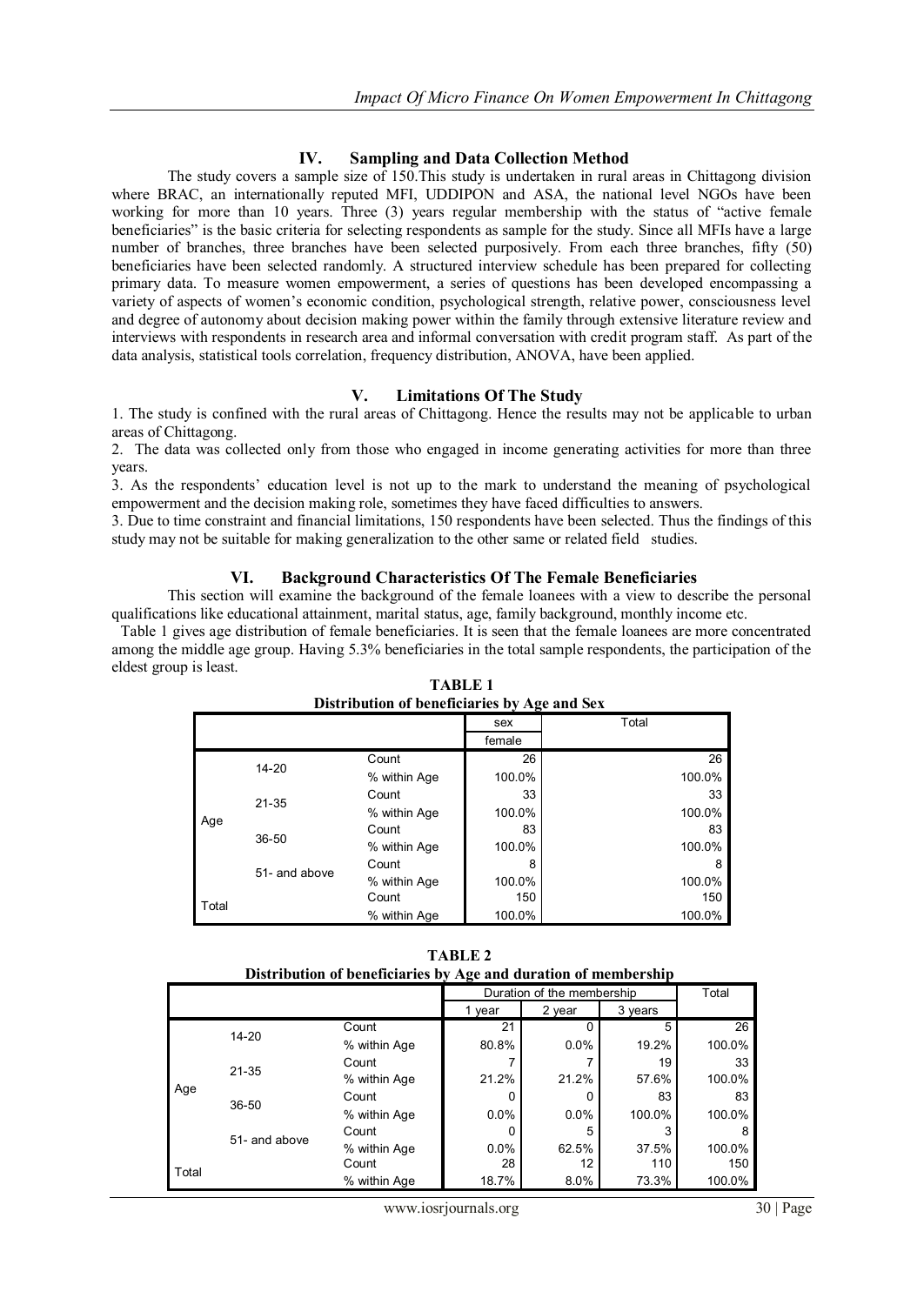It is clear from the table 2 that women who have been joined microfinance institutions for longer period are in the 36-50 age group. The positive side for the Bangladeshi women is that the younger group is also more interested to join microfinance institutions to change their life. This would support the contention that now the younger generation are likely to be more free from norms of purdah or nekab .

**TABLE 3 Distribution of beneficiaries by Marital status and duration of the membership**

|                | Duration of the membership |        |         |       |
|----------------|----------------------------|--------|---------|-------|
| Marital status | year                       | 2 year | 3 years | Total |
| Married        | 4                          |        |         | 82    |
| unmarried      | 24                         |        | ∸       | 31    |
| Divorced       |                            |        | 27      | 27    |
| Widow          |                            |        | 10      | 10    |
| Total          | 28                         |        | 110     | 150   |

### Source: field survey

It is evident from table 3 that 54 % respondents of the total sample size are married and the next place is occupied by the unmarried women. But a significant number of divorced and widows women who form a special disadvantaged group in the society having some degree of freedom in taking their own decision are also beneficiaries of the microfinance institutions. It is well known that the religion norms sometimes pressurize unmarried women to avoid the male dominated social gatherings and to restrain them to participate in work outside home but according to the above data, the married women as beneficiaries have been able to overcome the same problem. Again if we look at the marital status of women by their period of membership, we find that even among the older members more than 55 % are married. Thus, marriage is not a barrier to join microfinance institutions.

#### **TABLE 4 Distribution of beneficiaries by Marital status and duration of the membership**

|                        |                   |                                 | sex    | Total  |
|------------------------|-------------------|---------------------------------|--------|--------|
|                        |                   |                                 | female |        |
|                        |                   | Count                           | 15     | 15     |
|                        | illiterate        | % within educational attainment | 100.0% | 100.0% |
|                        | Can sign only     | Count                           | 47     | 47     |
|                        |                   | % within educational attainment | 100.0% | 100.0% |
| Educational attainment | below primary     | Count                           | 62     | 62     |
|                        |                   | % within educational attainment | 100.0% | 100.0% |
|                        | up to class eight | Count                           | 19     | 19     |
|                        |                   | % within educational attainment | 100.0% | 100.0% |
|                        | s.s.c above above | Count                           |        |        |
|                        |                   | % within educational attainment | 100.0% | 100.0% |
| Total                  |                   | Count                           | 150    | 150    |
|                        |                   | % within educational attainment | 100.0% | 100.0% |

Table 5 shows that 20% respondents have taken above primary or higher level education. More than 80 % beneficiaries education level are up to the below primary level. Thus education does not seem to be a necessary prerequisite to act as a driving force to join microfinance institutions.

| <b>TABLE 5</b>                                                           |
|--------------------------------------------------------------------------|
| Change in income of beneficiaries before and after joining Micro finance |

| Income | Mean      |    | Std. Deviation | Std. Error Mean |
|--------|-----------|----|----------------|-----------------|
| before | 3380,0000 | 50 | 428.35725      | 34.97522        |
| after  | 3970.0000 | 50 | 348.67920      | 28.46954        |

Source: Field survey

t -10.773.,df 149., p .000\*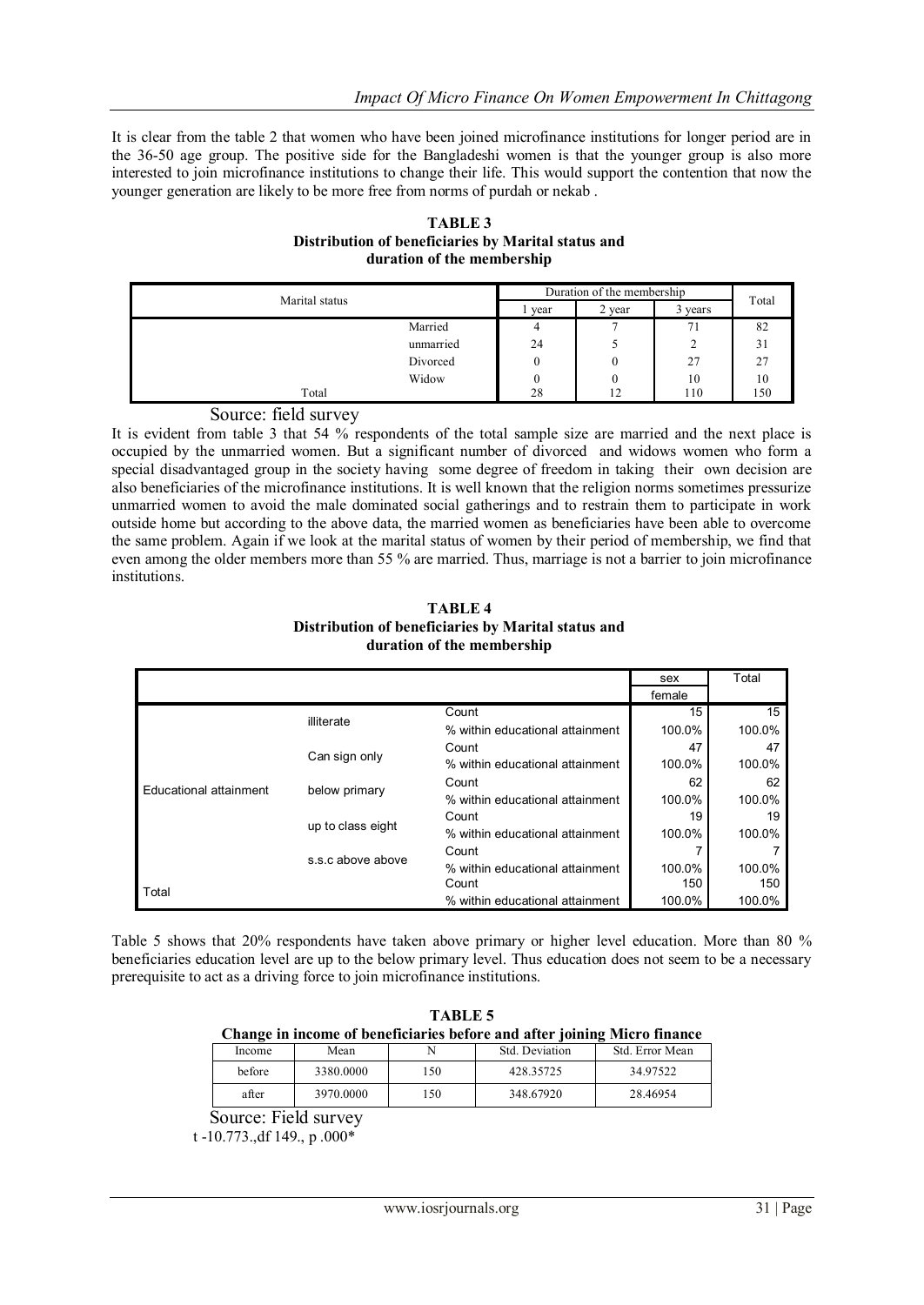Table 5 shows change in income after joining the group. The analysis shows that there is an increase in the income of beneficiaries. Paired t test has been conducted to test the statistical validity of the change and the p value shows that the t value is significant.

| TABLE 6                                                |
|--------------------------------------------------------|
| ANOVA between savings, borrowings and bargaining power |

|                | $\sim$         | −               | $\sim$ $\sim$<br>- |       |
|----------------|----------------|-----------------|--------------------|-------|
|                | Sum of Squares | Df              | Mean Square        |       |
| Between Groups | 442.13         |                 | 221.07             | 18.53 |
| Within Groups  | 143.13         | - 12            | 1.93               |       |
| Total          | 585.33         | $\overline{14}$ |                    |       |

As calculated value of ANOVA (18.53) is greater than the table value (3.886) at 5% level of significance, So null hypothesis is rejected. It is concluded that savings as well as borrowing increases the bargaining power of the female beneficiaries.

**TABLE 7**

#### **Correlations between recognition of women's contribution and positive changes on gender norms**

|                                        |                     | Recognition<br>women's<br>contribution | of Positive changes on gender norms |
|----------------------------------------|---------------------|----------------------------------------|-------------------------------------|
|                                        | Pearson Correlation |                                        | .161                                |
| Recognition of women's<br>contribution | $Sig. (2-tailed)$   |                                        | .049                                |
|                                        |                     | 150                                    | 150                                 |
|                                        | Pearson Correlation | $.161*$                                |                                     |
| Positive changes on gender norms       | $Sig. (2-tailed)$   | .049                                   |                                     |
|                                        |                     | 150                                    | 150                                 |

Source : Field survey

\*. Correlation is significant at the 0.05 level (2-tailed).

It is evident from the table 7 that there is a significant correlation between recognition of women's contribution to the family and positive changes on gender norms.

| Percentage distribution of psychological variables for Divorce women |     |       |    |    |             |  |  |
|----------------------------------------------------------------------|-----|-------|----|----|-------------|--|--|
| Variables                                                            | Yes |       | No |    | Total       |  |  |
| Self Confidence                                                      | 24  | 88.88 |    |    | $2^{\circ}$ |  |  |
| Mental Strength                                                      | 22  | 81.48 |    |    |             |  |  |
| Sense of future planning                                             |     | 77.77 |    |    |             |  |  |
| Bargaining power                                                     | 26  | 96.29 |    |    | $\sim$      |  |  |
| Political awareness                                                  | 19  | 70.37 |    | 29 | 27          |  |  |

**TABLE 8 Persentage distribution of psychological variables for Divorce wome** 

Source: Field survey

From the table 8 it is palpable that sample representations of the divorce women having higher education level have high self confidence level and bargaining power. Since Bangladesh is a modern Islamic dominating country, female have some restrictions to freely express their opinion in public or within the family. But the microfinance beneficiaries have been capable of changing the situation in their locality. That's why having discontent in the family with their husbands; empowered women are sometimes forced or to some extent willingly they break up their conjugal life to live with respect. Here a noticeable thing from the collected data is that this group has a strong political awareness.

#### **VII. Impact of Micro Finance on the Consciousness and Decision-Making Power of the Women**

Women's participation in the economic activity is not only for her financial solvency that labels herself as a key financial player for the overall effective growth Of the national economy but also is expected to have some secondary influences in the life and attitude of these women. As they are earner like their opposite sex, they have the responsibility to engage themselves in the decision-making activities in the family that will bring more fruitful result than earlier decision taken by one in the family. Though developing valid and reliable indicators of women's empowerment is one of the most difficult tasks, from extensive literature review following indicators have been developed for measuring women's decision-making capacity in the family.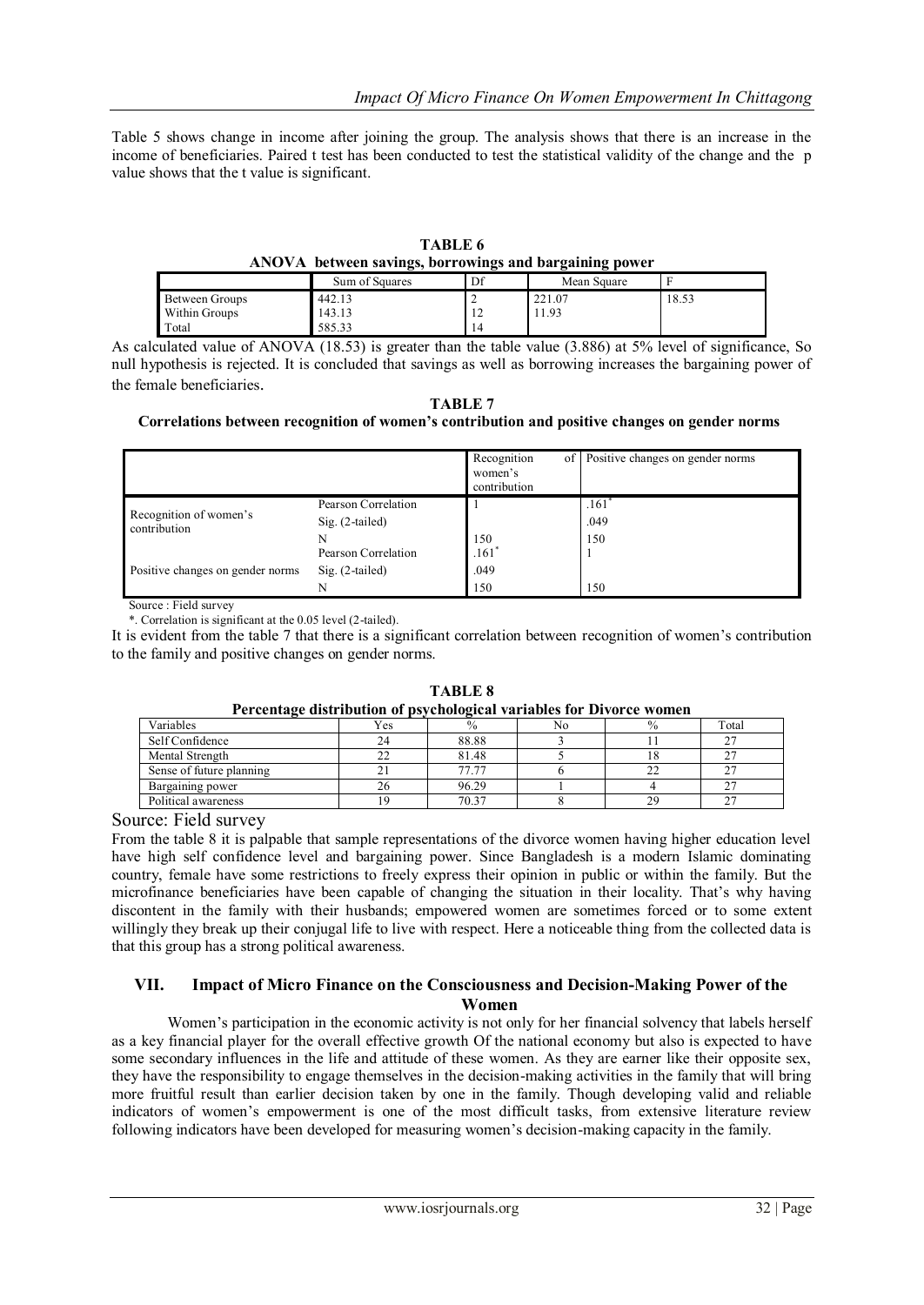| `ABLE | 11 |
|-------|----|
|-------|----|

**Percentage of Beneficiaries where Decision is taken mainly by the Housewives or jointly by their Husbands or by others**

| ттаэранаэ ог рэ<br>_vulvi 9 |      |    |         |      |        |           |  |  |
|-----------------------------|------|----|---------|------|--------|-----------|--|--|
| Variables                   | Self |    | Jointly | $\%$ | Others |           |  |  |
| Day to day purchase         | 23   | 28 | 50      | οı   | 10     |           |  |  |
| On going to market          | ιo   |    | 60      |      |        | $\circ$ . |  |  |
| Purchase of clothing        |      |    |         |      |        |           |  |  |
| Children age of marriage    |      |    | 02      | 70   |        | $_{0}$    |  |  |
| Travel to relatives house   | 20   | 24 | 52      | 64   | 10     |           |  |  |

Source: Field survey

Table 9 shows that in all spheres of the decision-making for all variables, more than 60 percent female beneficiaries have a strong participation in the decision-making with 15 percent women having individual decision in the family ensured/ensuring the 2nd position.

Now let us see having control in the decision-making activities in family matters, how much the female beneficiaries utilize their knowledge to make them aware about a few important indicators regarding consciousness.

**TABLE 10 Percentage Distribution of Consciousness level for Female Beneficiaries**

| <u>a va vvalent v adelad meldal oli toladvao mollvoo le fel loli a valente afvalentilled</u> |              |      |    |      |       |  |  |  |
|----------------------------------------------------------------------------------------------|--------------|------|----|------|-------|--|--|--|
| Variables                                                                                    | $v_{\rm es}$ | $\%$ | Nc | $\%$ | Total |  |  |  |
| Exercising voting right in last election                                                     | 100          |      |    |      |       |  |  |  |
| Using contraceptive                                                                          | 80           | 60   |    | 40   |       |  |  |  |
| Using tube well for drinking                                                                 |              | 70   | 40 |      |       |  |  |  |
| Knowing method of preparing oral saline                                                      | 20           | 89   |    |      | 1 J J |  |  |  |

Source: Field survey

It is noticeable from the table 9 that more than 70 percent beneficiaries are aware of preparing oral saline while 100 beneficiaries from 135 adult respondents having a voting right exercised their voting right in the last union election. With respect to drink safe water, the percentage of using tube well for drinking water is satisfactory along with 70 percent respondents using contraceptive.

**TABLE 11 Percentage Distribution of Psychological variables for Microfinance Beneficiaries**

| Variables                    | Yes | $\%$  | No | $\%$  | Total |  |  |  |
|------------------------------|-----|-------|----|-------|-------|--|--|--|
| Self Confidence              | 136 | 90.7  | 14 |       | 150   |  |  |  |
| Mental Strength              | 125 | 83.4  |    | 16.6  | l 50  |  |  |  |
| Sense of future planning     | 105 | 70    | 45 | 30    | 150   |  |  |  |
| Awareness in child education | 101 | 67.33 | 49 | 32.67 | 150   |  |  |  |
| Self reliance                | 120 | 80    | 30 | 20    | 150   |  |  |  |
| Sense of security            | 109 | 72.66 | 41 | 27.34 | 150   |  |  |  |
| Improvement in health care   | 106 | 70.66 | 44 | 29.24 | 50    |  |  |  |

Source : Field survey

From the table 11, It is found that highest 90 percent beneficiaries have been self-confident while 83 percent have the mental strength. In respect of future planning and awareness in child education, beneficiaries' responses are less than 70 percent.

#### **VIII. Findings**

- 1. At first from the above analysis it is proved that the microfinance beneficiaries specially the targeted women have been encouraged a lot by the microfinance institutions working in the research area through the MFI's innovative approach to motivate the rural backward women who had earlier nothing or had no courage to change their life style to make them economically to some extent solvent, self-confident.
- 2. It is found that the beneficiaries have expressed their satisfaction in respect of their income that increased and changed financial condition in the family level after joining microfinance institutions.
- 3. It is also mentioned that a significant percentage of respondents are psychologically developed by giving the "yes" answers to the variables developed for measuring the psychological empowerment.
- 4. Most of the beneficiaries who participated as sample respondents for this study have strong participation in the decision-making in the families evaluate female beneficiaries as member like their male members that was rarely happened earlier.
- 5. As a densely populated country in the world where 80 percent people having minimum education level live in village, microfinance institutions have made a good attempt to make them conscious to use tube well water for drinking and contraceptive for avoiding unplanned extended family.